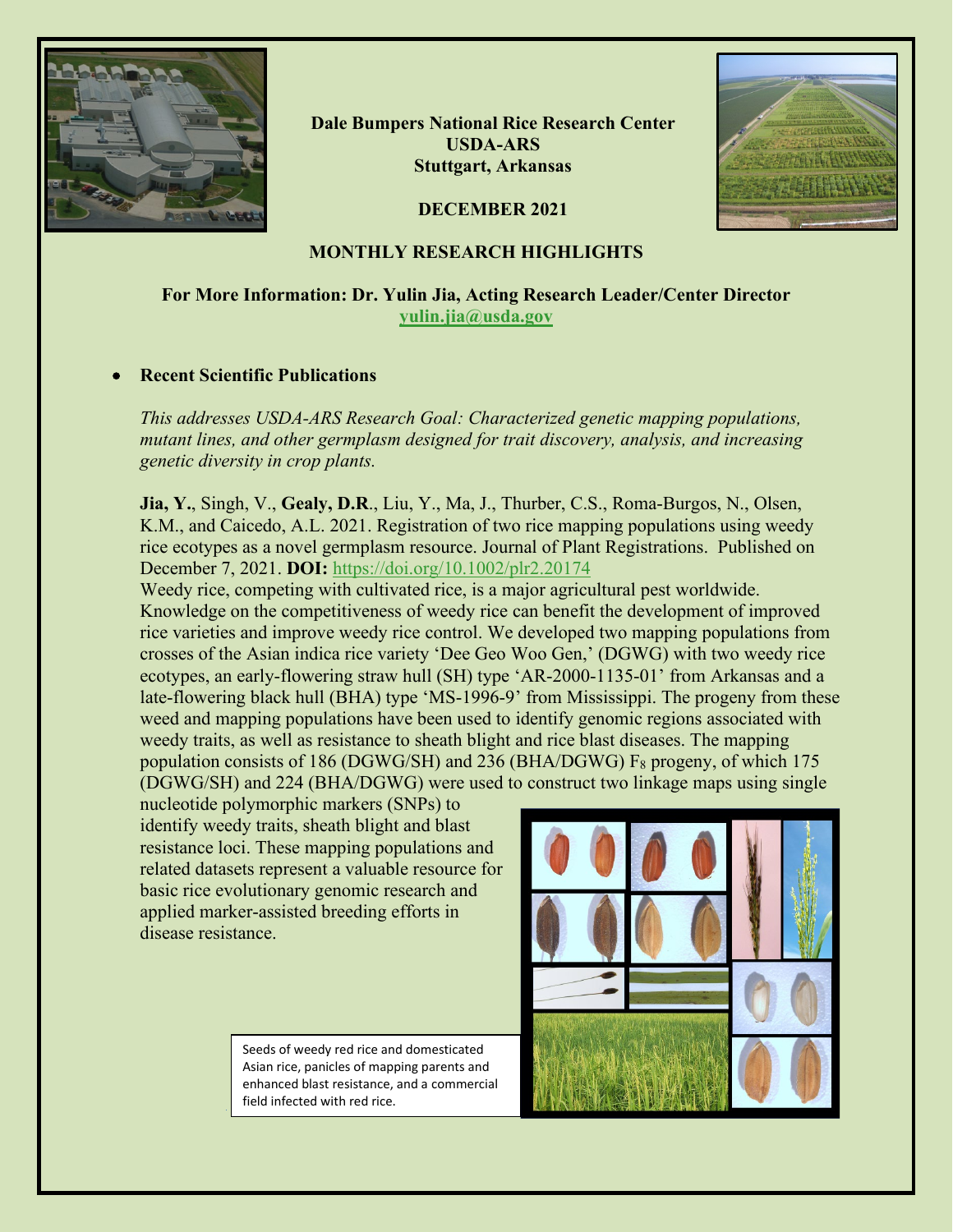### • **Technology Transfer**

#### **Interactions with the Research Community**

From November 26, to December 7, Dr. Yulin Jia assisted Dr. Brian Staskawicz, Professor of Department of Plant and Microbial Biology of University of California at Berkeley to seek rice germplasm with blast resistance genes.

As part of the Second Workshop on "The Nature of Reproductive Barriers in Rice" held December 9 in Kunming, P.R. China, Dr. Georgia Eizenga made an invited virtual presentation entitled "Phenotypic Data Augments Interpretation of Population Structure in the *Oryza rufipogon* Species Complex" based on the co-authored research article submitted to the *Frontiers in Plant Science* special issue entitled "Reproductive Barriers and Gene Introgression in Rice Species -Volume II". The conference was organized by co-editor of the special issue, Dayun Tao (Yunnan Academy of Agricultural Sciences), along with Yaoguang Liu (South China Agricultural University), Yidan Ouyang (Huazhong Agricultural University) and Zhigang Zhao (Nanjing Agricultural University).

#### **Rice Germplasm Distributed**

During the month of December 1977 rice genetic stocks were shipped to researchers in the United States from the Genetic Stocks Oryza (GSOR) collection.

## • **Education and Outreach**

Dr. Shannon Pinson has been with USDA-ARS since 1989 when she joined the Rice Research Unit in Beaumont, TX as a Research Plant Geneticist. She moved to the Dale Bumpers National Rice Research Center, Stuttgart, AR in 2012. Dr. Pinson's interest in improving agriculture through plant genetics began as a farm girl in Indiana, when she and her brothers often attended annual Field Days at Purdue University and National Soybean Conventions where her father, uncle, and grandfather would discuss newly released corn, wheat, or soybean varieties and new agronomic practices with excitement. State Extension Agents regularly planted variety demonstration plots on the Murphy family farm, and Shannon remembers helping her father and Extension Agents collect data for some of the first farm-scale no-till studies conducted in Indiana. These agricultural experiences, coupled with Interaction with Missionaries in Africa and Asia sponsored by her church, inspired in

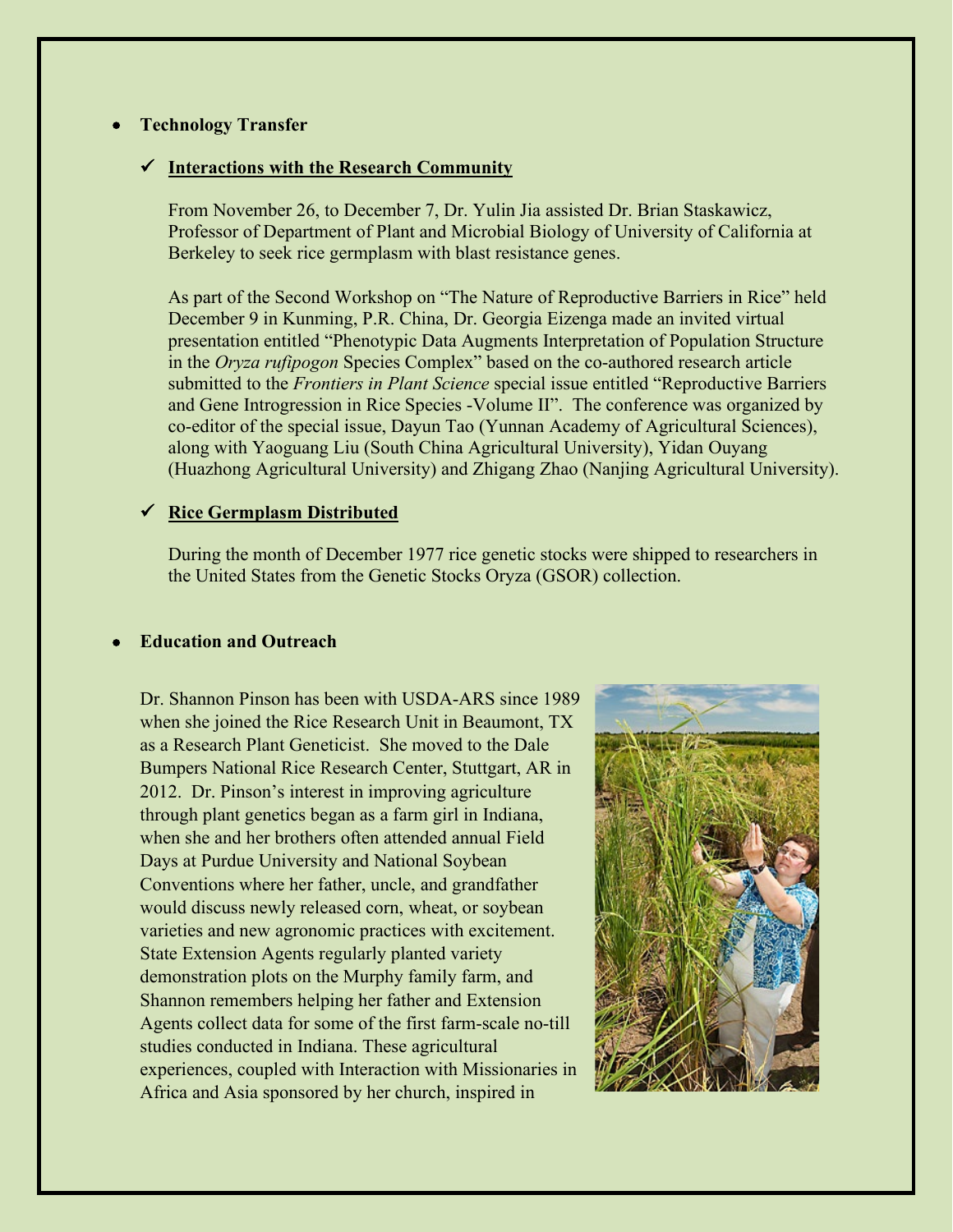Shannon a desire alleviate world hunger and rural poverty through Agronomy and plant genetics. Shannon earned her bachelor's degree in Agricultural Science, with a minor in International Agriculture, at Purdue University in IN, and earned her master's in Agronomy and PhD in Plant Genetics at the University of California, Davis, CA. She was introduced to the joys of working with USDA ARS through her MS and PhD mentor, Dr. Neil Rutger, who later served as the first Director of the DBNRRC in Stuttgart, AR. Through her ARS career, Shannon has visited and mentored scientists from Brazil, Guatemala, Egypt, Bangladesh, India, Pakistan, Vietnam, Japan, South Korea, China, Liberia, and Venezuela. She has worked directly with breeders in TX, AR, and LA to discover then select breeding progeny containing molecularly-tagged genes for disease resistance and kernel fissure resistance. Dr. Pinson's current research aims at identifying genes and mechanisms that limit accumulation of arsenic in rice grains, and to improve adaptation to short periods of water deficit such as those experienced under furrow irrigation or alternate wetting and drying, rice production systems that conserve water, reduce methane production, and decrease arsenic uptake.

Eric Grunden grew up on an 87-acre farm in central Ohio and has been involved in

agriculture his entire life. He began working at the Dale Bumpers National Rice Research Center in 2007 as a Biological Sciences Technician in molecular biology for Dr. Helen Miller. He now serves as technician for Dr. Shannon Pinson, Research Geneticist. Eric earned his bachelor's degree in Agricultural Science, and master's degree in Mycology/Plant Pathology at the University of Illinois. Prior to joining the USDA, Eric conducted freelance electron microscopy for the Illinois Dept of Natural Resources and was an Academic Professional for the Dept of Crop Sciences at UI. He also worked for Chromatin Inc. as part of the scientific team that first constructed functional synthetic minichromosomes for agricultural crops. While at DBNRRC, Eric has assisted with a wide range of rice studies, including cold



tolerance, salt tolerance, straighthead disorder, carotenoids in stackburn, kernel fissuring, arsenic uptake, water management (AWD), root architecture and others. Over his career, Eric has been an author on, or acknowledged in, several scientific publications. While working for Dr. Pinson, he has participated in collaborations, helped devise and construct equipment to facillitate better rice breeding results, submitted photography of rice fissuring that was selected for the cover of the *Journal of Crop Sciences*, and created an improved time-saving method for germination of rice in hydroponic systems. He has also participated in several outreach events, such as judging local science fairs and presenting information on job opportunities in the USDA at a career expo at UAPB.

In his spare time, Eric enjoys spending time with his family, reading, and playing music.